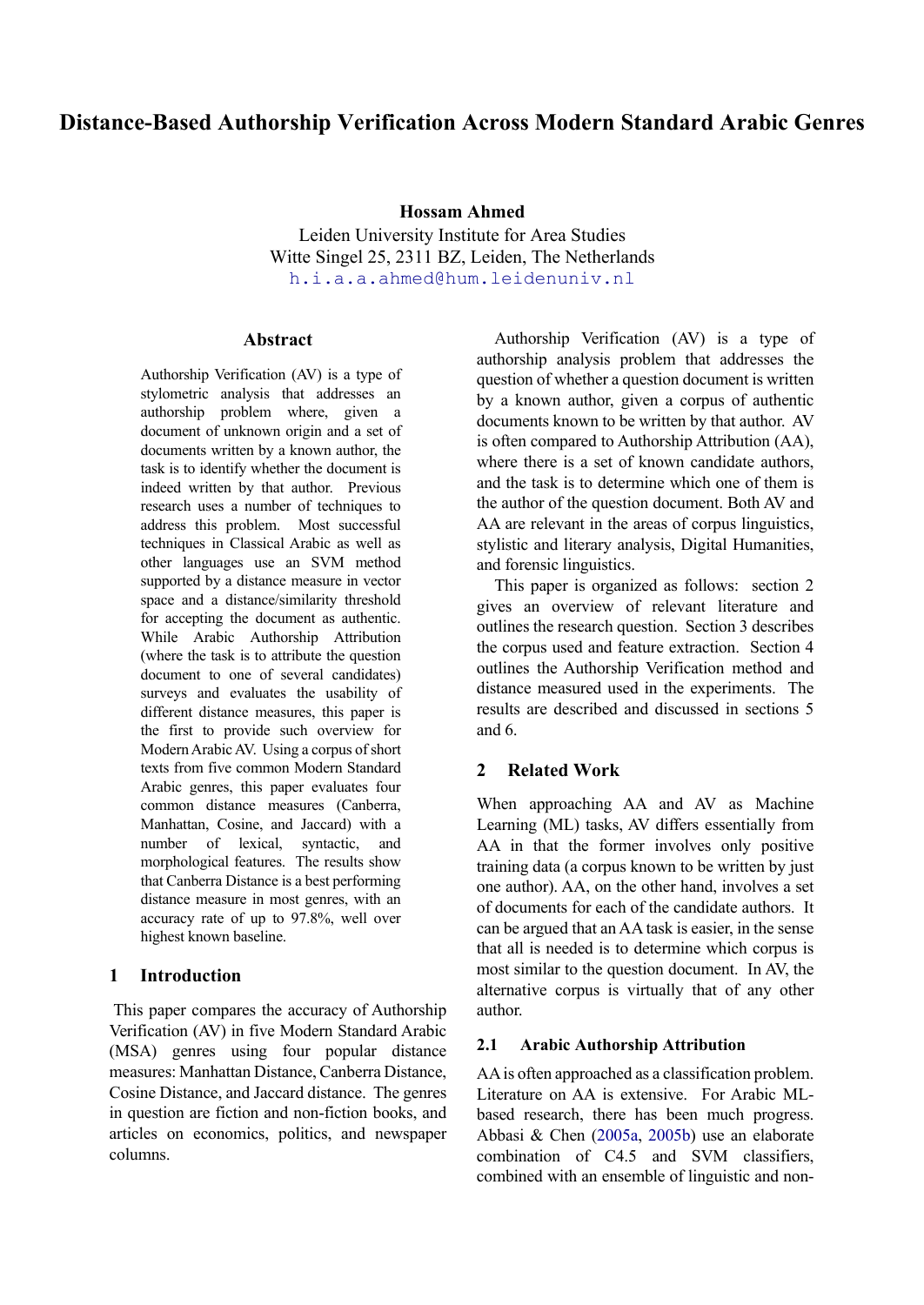linguistic features to analyze web and forum authorship. They find that SVM outperforms decision trees in AA, reaching accuracy of 94% for Arabic. SVM has also been used with a number of features in other AA contexts with success. Ouamour & Sayoud [\(2013\)](#page-7-0) achieve 80% accuracy using Rare Words as the SVM feature of choice. Howedi & Mohd  $(2014)$  show that a small training set can render high AA accuracy using Naïve Bayes Bag of Words (96.67%) and SVM using character or word tetragram (93.33%). For modern Arabic, Altakrori et al. [\(2018\)](#page-6-2) investigate AA in Twitter posts using an array of n-gram character, word, and sentence features, to be used with a number of ML algorithms (Naïve Bayes, SVM, Decision Trees, and Random Forests). For tweets, Random Forests seems to outperform other approaches.

#### **2.2 Arabic Authorship Verification**

AV tasks are often seen as AA tasks with the added complication that there is only one author to consider. A reasonable and successful approach in AA is to build a profile of certain features for each of the given authors and the question document, compare the profile of the question document to each of the author profiles, and make a decision using any of the approaches outlined in the previous section. This approach is not immediately accessible to AV because there is only one available dataset to create a profile; that of a single author. Two main approaches emerged to overcome this obstacle. The Imposters Method supplements the training data with a corpus of distractors, text known to be written by other authors, converting the task to an AA problem, and using familiar AA techniques. An example of such approach in Arabic can be seen in Arabic Twitter posts [\(Altakrori et al., 2018\)](#page-6-2) where the stated context of the approach is law enforcement, where the authenticity of a tweet is needed as evidence. The authors frame the problem as attributing a question tweet to one of a number of suspects. This method suffers from two main drawbacks. First, using the Imposters method incurs additional computational cost as multiple profiles will be created. Second, the quality of AV prediction relies, at least partially, on the selection of the supplementary corpus. The perpetrator in the tweets example [\(ibid\)](#page-6-2) may not be one of the usual suspects – the attribution problem will then return the suspect with the closes style out of the group

provided. Similar issues arise in literary analysis contexts.

The Author Profiling method aims at avoiding the problems that arise with the Imposters method. Within this method, features are extracted from the known corpus and suspect document to create author profiles. If the two profiles match or are sufficiently similar, the document is deemed authentic, otherwise it is judged to be written by another author. Determining similarity and deciding on the threshold for acceptance are key questions in this approach. In languages other than Arabic, Halvani, Winter, & Pflug [\(2016\)](#page-6-3) use an ensemble of n-gram features over 5 European languages using SVM-calculated distance metric based on Manhattan Distance [\(Burrows, 2002\)](#page-6-4). They determine the similarity threshold of acceptance (θ) through Equal Error Rate (EER), a point where false negatives and false positives in the training data are equal. They achieve accuracy rates in the mid-70% range, depending on the language tested. It can be seen in this example that negative training data is still needed. EER is also used with a distance based metric based on compression models rather than linguistic features [\(Halvani et al., 2017\)](#page-6-5), also relying on negative training data to determine θ, with remarkable improvement in processing time, yet slightly lower accuracy than best-performing approaches. Jankowska, Milios, & Kešelj [\(2014\)](#page-7-2) define θ in terms of the maximum dissimilarity within the training set, completely dispensing with negative data in training. Using common character n-grams and Nearest Neighbor technique, this technique achieves accuracies in the high 80% when applied to the English, Spanish, and Greek datasets from PAN-2013 [\(Stamatatos et al., 2014\)](#page-7-3). Benzebouchi et. al [\(2018\)](#page-6-6) use word embeddings and a voting system between SVM and NN techniques to produce high-accuracy AV.

There is little research on Arabic AV. In Classical Arabic, Ahmed [\(2018\)](#page-6-7) uses an author profiling technique, a similarity metric based on Burrows [\(2002\)](#page-6-4), and defines θ in terms of simple Gaussian technique to show that stem bigrams offer best accuracy performance (87%) for Classical Arabic. There is no research that deals with MSA. Furthermore, it is not immediately clear if the similarity metric (based on Manhattan Distance) is also optimal in non-literary genres. A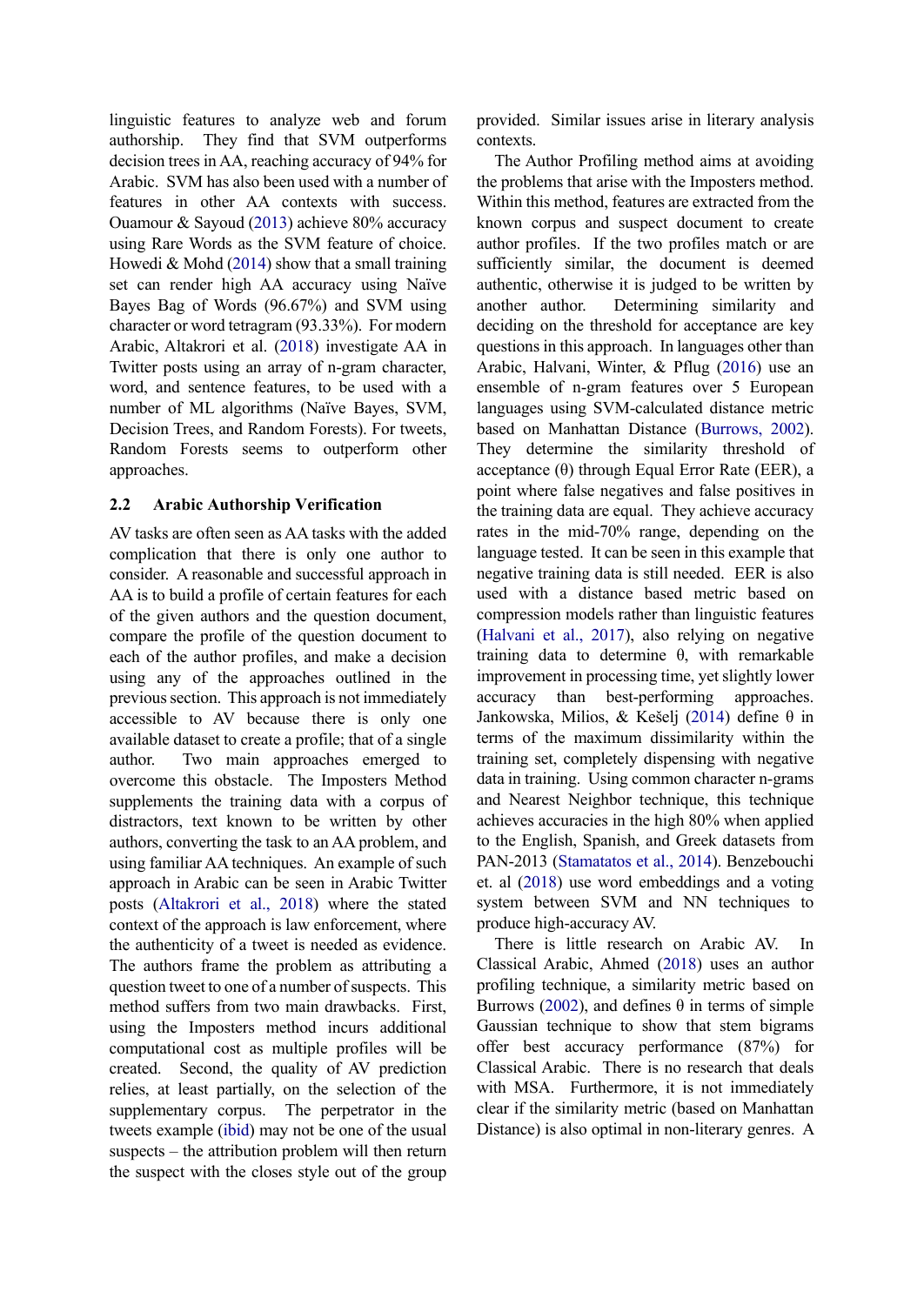comparison of the effectiveness of different distance measures is not available for Arabic AV.

#### **2.3 Research Question**

The research outlined above indicate that the careful choice of classifier and relevant feature sets contributes to better AA and AV accuracy. Genre distance metric also seem to play a role in AA. García-Barrero, Feria, & Turell ( [2013\)](#page-6-8) show that AA accuracy is sensitive to genre, even in closely related genres (literary criticism and short stories). Ouamour & Sayoud [\(2018\)](#page-7-4) conduct a broad survey of distances and feature sets used in Arabic AA, showing that Manhattan centroid gives highest average accuracy in Arabic AA. The effect of distance or genre has not been studied in Arabic AV.

This is the first study to look at the effect of distance measures and feature selection in modern Arabic Authorship Verification. This paper addresses the following questions:

- 1. Does feature selection affect the accuracy of AV across MSA genres?
- 2. Does distance measure selection affect the accuracy of AV across MSA genres?

Depending on the feature set under investigation, the first question addresses lexical, grammatical, and stylistic characteristics of an individual writer, but also of the genre under discussion. The second question addresses the role of feature frequency in the success of AV in Arabic.

To answer these questions, this paper reports the results of a number of experiments examining the accuracy of distance-based AV in modern Arabic in five genres: opinion columns, economics, politics, fiction and nonfiction. The paper compares the accuracy of best performing features in the survey conducted for AA by Ouamour & Sayoud [\(2018\)](#page-7-4): Manhattan Distance, Canberra Distance, Jaccard Distance, and cosine similarity. The feature set and similarity threshold  $\theta$  used in this paper are similar to those used by Ahmed [\(2017,](#page-6-9) [2018\)](#page-6-7), as they report highest accuracies for Classical Arabic AV. Specifically, this paper will use n-grams of tokens, stems, trilateral roots, and part-of-speech tags.

#### **3 Corpus used**

A total of 125 documents from five common genres in Modern Standard Arabic are selected as follows. Five authors are selected from each genre. For each author, five documents are collected.

| Author            | Source                                |  |
|-------------------|---------------------------------------|--|
| Fiction           |                                       |  |
| Ali Al-Jaarim     |                                       |  |
| Abdul Aziz        |                                       |  |
| Baraka Sakin      | Hindawi Foundation book<br>repository |  |
| Nicola Haddaad    |                                       |  |
| Nawaal Al-        |                                       |  |
| Saadaawi          |                                       |  |
| Georgi Zidaan     |                                       |  |
| Non-fiction       | www.hindawi.org                       |  |
| Abbas Al-         |                                       |  |
| Aqqaad            |                                       |  |
| Ismail Mazhar     |                                       |  |
| Salama Moussa     |                                       |  |
| Fouad Zakareyya   |                                       |  |
| Zaki Naguib       |                                       |  |
| Mahmoud           |                                       |  |
| <b>Economics</b>  |                                       |  |
| Musbah Qutb       | www.almasryalyoum.com                 |  |
| Mohammed Abd      |                                       |  |
| Elaal             |                                       |  |
| Bissan Kassab     | www.madamasr.com                      |  |
| Waad Ahmed        |                                       |  |
| Yumn Hamaqi       | www.ik.ahram.org.eg                   |  |
| <b>Politics</b>   |                                       |  |
| Alaa Al-Aswani    | www.dw.com                            |  |
| Wael Al-Semari    |                                       |  |
| Danadarawy Al-    | www.youm7.com                         |  |
| Hawari            |                                       |  |
| <b>Belal Fadl</b> | www.alaraby.co.uk                     |  |
| Salma Hussein     | www.shorouknews.com                   |  |
| Opinion           |                                       |  |
| columns           |                                       |  |
| Ashraf Al-        | www.shorouknews.com                   |  |
| Barbari           |                                       |  |
| <b>Emad Eldin</b> |                                       |  |
| Hussein           |                                       |  |
| Fatima Ramadan    |                                       |  |
| Mostafa Kamel     |                                       |  |
| El Sayyed         |                                       |  |
| Sara Khorshid     |                                       |  |

Table 1: Corpus used.

<span id="page-2-0"></span>[Table 1](#page-2-0) lists the authors and source of the documents used for the corpus. Whenever possible, authors and texts are selected from similar backgrounds e.g. Egyptian writers or Egyptian web sites, to minimize the effect of language variation across dialects. The corpus is collected from same source for each genre whenever possible to minimize any potential editorial effect.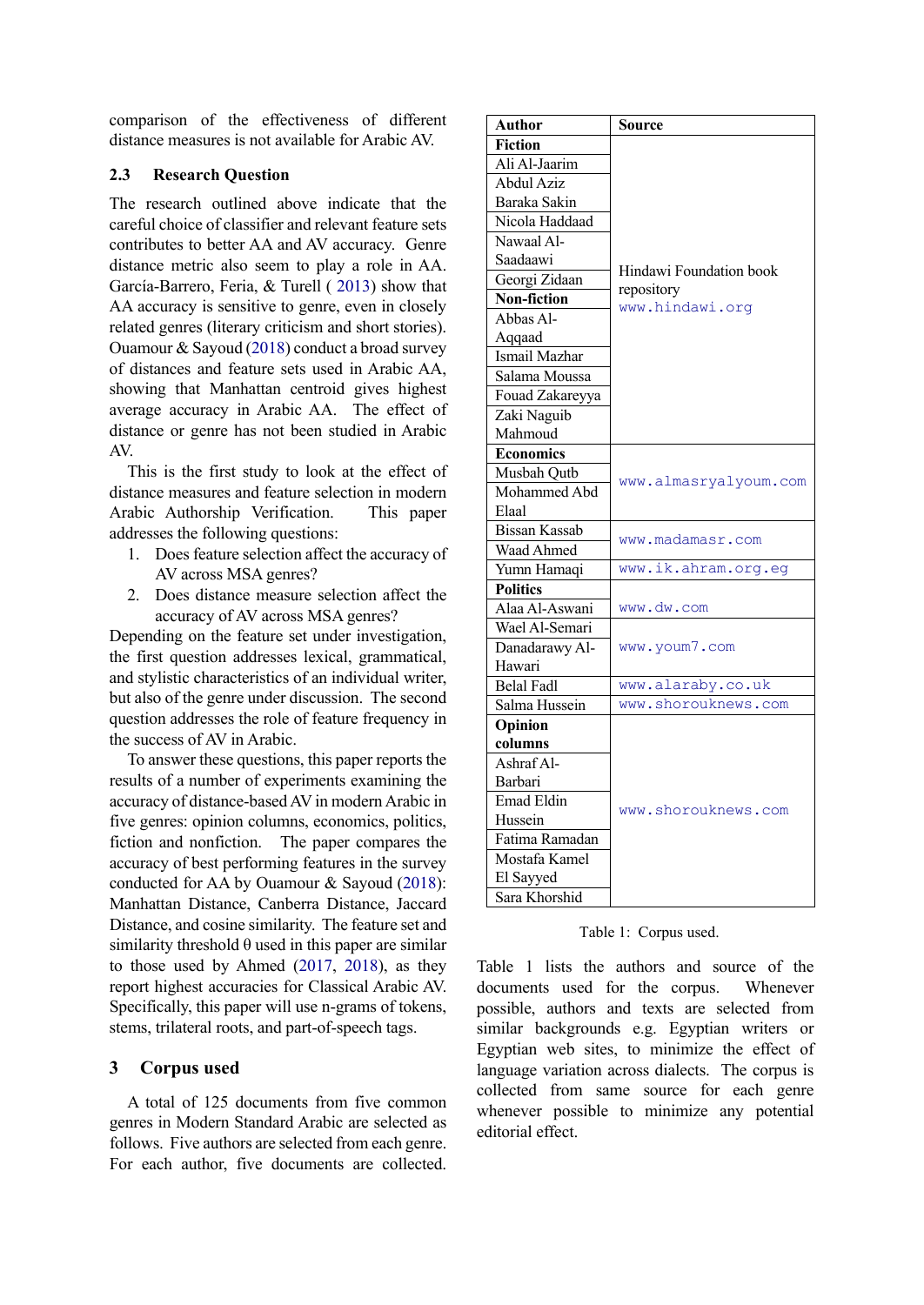| Domain          | Avg. size |
|-----------------|-----------|
| Opinion columns | 746       |
| Economics       | 765       |
| Fiction         | 1010      |
| Nonfiction      | 1001      |
| <b>Politics</b> | 760       |

<span id="page-3-0"></span>Table 2: Average document length (tokens).

#### **3.1 Preprocessing and feature extraction**

For Economics, politics, and opinion columns, documents are downloaded as text-only (UTF-8) documents. Titles, by-lines, and other front matter are removed. For fiction and non-fiction, documents collected are entire books in e-book (epub) format. They are converted to plain text (UTF-8), then sampled by using about 1100 words from the middle of the book using regular expressions delimited by space, to avoid material that may be repeated verbatim for a given author (front matter, acknowledgement, repeated preface, dedication, etc.). Punctuation and non-Arabic characters are removed. [Table 2](#page-3-0) shows average document length per genre after pre-processing.

The feature token is taken to represent Arabic words, and is defined as a sequence of Arabic characters separated by white space (note that non-Arabic characters, digits, and punctuation marks have been removed in preprocessing). The preprocessed text is passed through MADAMIRA version 2.1 [\(Pasha et al., 2014\)](#page-7-5) with standard settings. Part-of-speech (POS) tags and word stems are then extracted from the analysis produced by MADAMIRA. Roots are extracted from the plain-text corpus using ISRI Stemmer in NLTK (Bird et al., 2009). [Table 3](#page-3-1) shows an example of features extracted from the preprocessed word 'المؤلفین'.

#### **4 Verification method**

This section outlines the verification method of the experiment.

**AV problem:** the authorship problem is defined as  $p(D_u, D_A) \rightarrow \{1, 0\}$  where  $D_u$  is a document of questionable attribution to an author *A*, and  $D_A =$  ${D_{A,I}, D_{A,2}, \ldots}$  is the set of documents of known attribution to *A*. As this is an AV, rather than AA, problem,  $D_A$  is of a single author, and there is only one set per problem. The AV procedure should return 1 if  $D_u$  is written by *A* and 0 if not. No 'unknown' response is allowed.

| <b>Preprocessed word</b> | المؤلفين |
|--------------------------|----------|
| Token                    | المؤلفين |
| Root                     | أأف      |
| <b>Stem</b>              | مؤلف     |
| POS tag                  | noun     |

<span id="page-3-1"></span>Table 3: Example of features extracted from an input word.

**Data representation:** simplifying the problem, all the known documents in  $D_A$  are concatenated to create a single document.

**Feature engineering:**  $D_A$  is a document with sequence of tokens, roots, POS tags, or stems produced by preprocessing. N-grams of relevant features are created, where  $n \in \{1, 2, 3, 4\}$ . The known and question documents are vectorized over term frequencies of the relevant feature n-grams using Scikit-Learn [\(Pedregosa et al., 2011\)](#page-7-6).

**Computing distance metrics:** Four distance metrics are calculated between D*<sup>u</sup>* and D*A*. based on Ouamour & Sayoud [\(2018\)](#page-7-4) the four distance measures are Manhattan Distance, Canberra Distance, Cosine Distance, and Jaccard distance. Stamatatos Distance is not implemented, as it performs consistently poorly in their survey.

*Manhattan Distance:* for unknown document  $D_u$ , known corpus  $D_A$ , and normalized frequency of feature *f* n-gram, Manhattan Distance is calculated as:

$$
Man(D_u, D_A) = \sqrt{\sum_{f=1}^{n} |D_{u,f} - D_{A,f}|}
$$

*Canberra Distance* is calculated as

$$
Can(D_u, D_A) = \sum_{f=1}^{n} \frac{|D_{u,f} - D_{A,f}|}{|D_{u,f}| - |D_{A,f}|}
$$

*Cosine Distance* is defined as  $CosDist(D_u, D_A) = \frac{D_{u,f}, D_{A,f}}{||D_{u,f}||_2 - ||D_{A,f}||_2}$ *Jaccard Distance* is defined as  $Jacc(D_u, D_A) = \frac{|D_{u,f} \cap D_{A,f}|}{|D_{u,f} \cup D_{A,f}|}$ 

**Threshold determination:** The training phase of this method is comprised of calculating a similarity threshold  $\theta$  above which  $D_u$  is considered<br>authentic. following Ahmed (, 2017), the following Ahmed  $($ , 2017), the acceptance threshold  $θ$  is dynamically calculated for each  $D_A = \{D_{A,I}, D_{A,2}, \ldots\}$  by calculating the distance for each known document *k* and the rest of the known documents: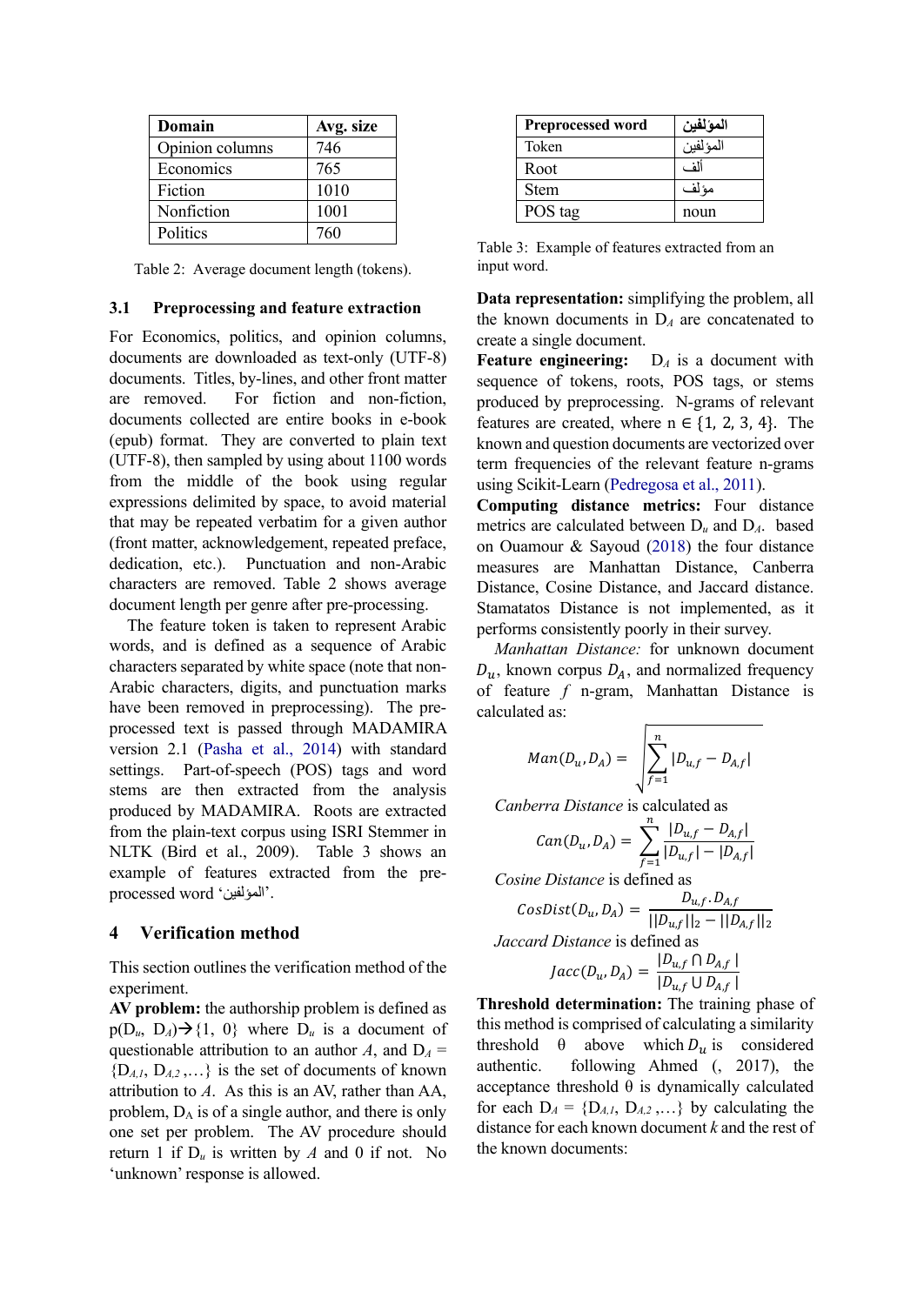

<span id="page-4-1"></span>Figure 1: Distance accuracies per genre (unigrams).

 $Dist_k = Dist(D_k, D_{A-k})$ 

 $\theta$  is then defined as the lower bound of the confidence interval of the values of all members of  $D_A$  at  $p = 0.005$ .

**Verification:** The testing phase consists of calculating the distance for each document in a given genre against the known corpus for each author. Training and testing data come from the same genre. The document is considered unauthentic if distance  $Dist(D_u, D_A) > \theta$  and authentic otherwise.

**Evaluation and Baseline:** Evaluation of the results is done through the leave-one-out method. Accuracy is defined as follows:

 $\textit{uracy} = \frac{\textit{Correct pred}}{\textit{Total predi}}$ 

The baseline accuracy for this experiment is that used by Ahmed (, 2018) using Manhattan Distance in Classical Arabic and the same  $\theta$  used in this

| Domain          | <b>Distance</b> | Accuracy |
|-----------------|-----------------|----------|
|                 | measure         |          |
| Opinion columns | Canberra        | 97.2%    |
| Economics       | Canberra        | 97.8%    |
| Fiction         | Manhattan       | 97.8%    |
| Nonfiction      | Manhattan,      | 97%      |
|                 | Canberra        |          |
| Politics        | Canberra        | 97.8%    |
| <b>Baseline</b> |                 | 87.1%    |

<span id="page-4-0"></span>Table 4: Best performing feature/distance measure per domain.

paper. The best performing feature ensemble for the baseline is stem bigrams.

### **5 Results**

The testing method returned results for all genres that are consistently and considerably above the baseline reported for Classical Arabic. For all genres, the best performing feature is token unigrams, with accuracy  $\geq$  97%, albeit with some variation in the winning distance measure. [Table 4](#page-4-0) shows the best performing distance measure per genre.

[Figure 1](#page-4-1) shows distance accuracies per feature unigram over genres. The figure shows that in four out of the five genres, Canberra Distance is the best performing distance measure to be used with the tested method, with Manhattan Distance coming at a close second. Cosine distance and Jaccard distance perform considerably less accurately, although their best performance is still consistently higher than the baseline.

Another finding of the experiments is that higher n-gram feature assemblies perform worse than their unigram counterparts to varying degrees. [Figure 2](#page-5-0) compares distance measure accuracies across various n-grams. It shows that for unigrams, the distance measures perform at higher 90% accuracies, while for  $n = 2 - 4$ , accuracies drop to mid- and low-80%.

### **6 Discussion**

The overall trend of the results  $-$  as far as the research question of this paper is concerned – is expected. AV accuracy is sensitive to frequencies across genres. Overall, distance measures that are least sensitive to frequency (Jaccard distance and cosine distance) underperform compared to those which incorporate frequency (Canberra,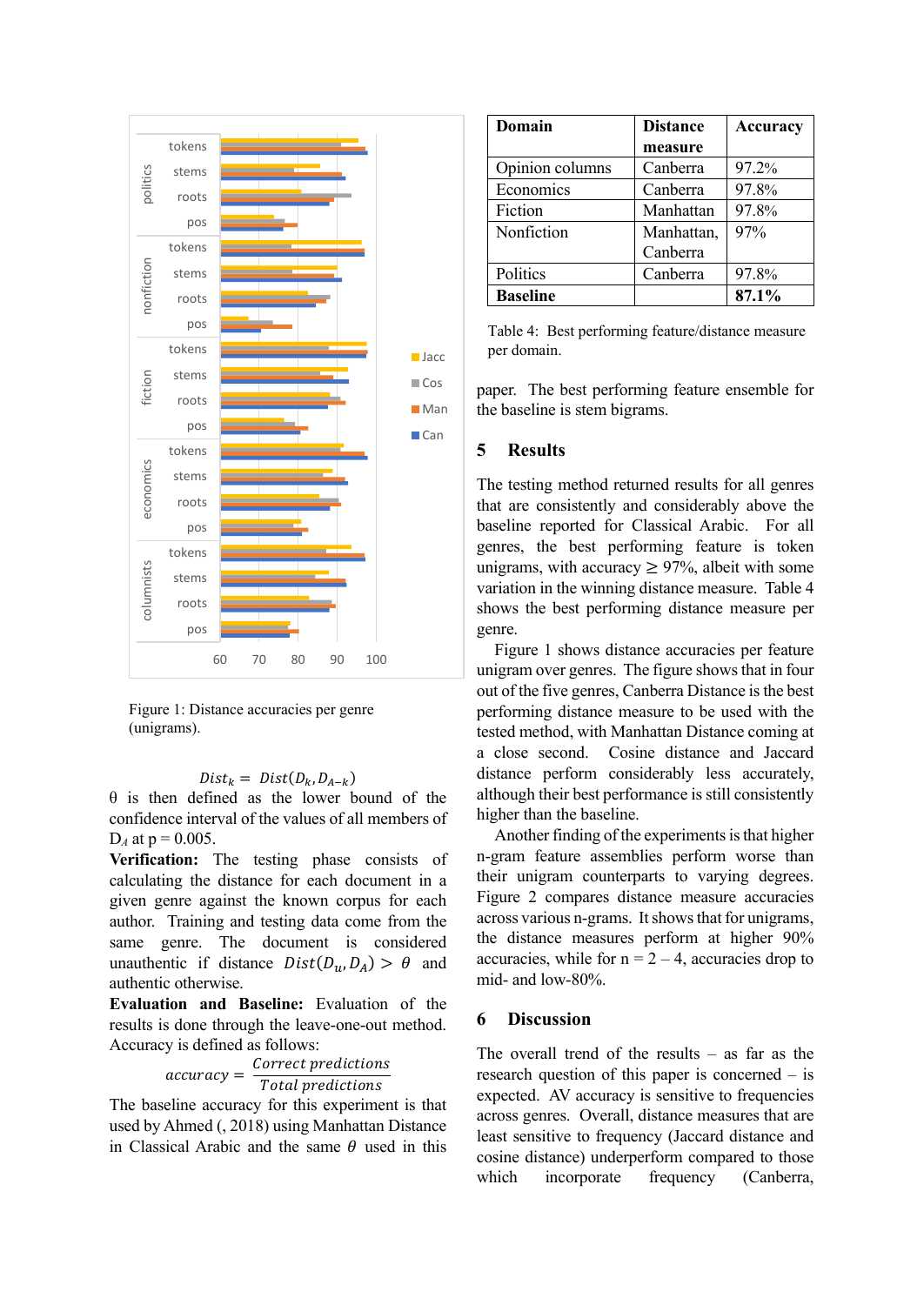

<span id="page-5-0"></span>Figure 2: Distance n-gram accuracies per genre**.**

Manhattan). The slightly improved accuracies delivered by Canberra Distance over Manhattan Distance across all five genres reflects the value of weighing the less common terms (in this case tokens), as Canberra Distance is more sensitive to vectorized values of smaller values than Manhattan Distance.

Some of the unexpected results pertain to the best performing feature, and the improvement of accuracies in this experiment over best known baseline in Classical Arabic. Best performance in this experiment is at least 10% higher accuracy than reported by Ahmed (, 2018). Using the same feature ensemble and distance measures reported for best results in that reference (stem bigrams and Manhattan-distance based similarity) renders accuracies slightly lower than the Classical Arabic data (80% - 85% MSA, depending on genre, compared to 87.1%, and token unigrams are 20% less accurate than results reported here). This difference might be attributed to stylistic variation, change in language convention (higher reliance on loan-words or some similar lexical factor that MSA uses to allow writers to distinguish themselves, while in CA innovation might be said to be at a deeper lexical level). Still, the difference in bestperformance is very high. It can be explained in

terms of size effects. The Author (Ahmed, 2018) notes that the size of the documents used is very large, and that there is no gain in performance after using more than 1% of the corpus used, and alludes that using even smaller corpora might help improve predictions. While CA texts are volumes in size, the texts used in this experiment are less than 1100 tokens long. Another possibility is the difference in calculating the distance. Using Manhattan Distance and Canberra Distance in their raw form in this experiment causes a tighter cluster, smaller distances, than used to generate the baseline (through the square root or division over separate frequencies). The baseline uses 'delta;' a distance measure based on Manhattan Distance, but does not take the square root [\(Ahmed, 2017;](#page-6-9) [Burrows, 2002\)](#page-6-4). This means that during the training phase, known documents will generate similarity values that are more spread over the vector space, and a less tight confidence interval for calculating  $\theta$ .

A related point of difference to existing literature is that the best performing feature in this experiment is Canberra Distance, which ranked low in Classical Arabic AA survey [\(Ouamour &](#page-7-4)  [Sayoud, 2018\)](#page-7-4). This difference can be an additional indicator that MSA differs stylistically from Classical Arabic, note that the discussion above for Arabic AV also compares this work to Classical Arabic. It could also be related to the different nature of the task (AA vs. AV).

Another unexpected finding is consistency across genres. One would expect that authors in different genres would differentiate themselves differently. For example, a genre like novels (fiction) or opinion columns would be expected to give authors more latitude to differentiate themselves by using more varied phrase structures than, say, economics. This in theory would reflect in better differentiation through features such as POS n-grams. However, this does not seem to be the case, and lexical selection is consistently the differentiating factor across the five genres under discussion. On the other hand, this is good news on the computational side; a simple Bag-of-Words, minimal preprocessing, and a simple similarity metric will yield excellent results in efficient computation time.

The superior performance of token unigrams raises a number of questions. The first issue is related to genre characteristics. In genres such as economics, politics, and opinion columns, it is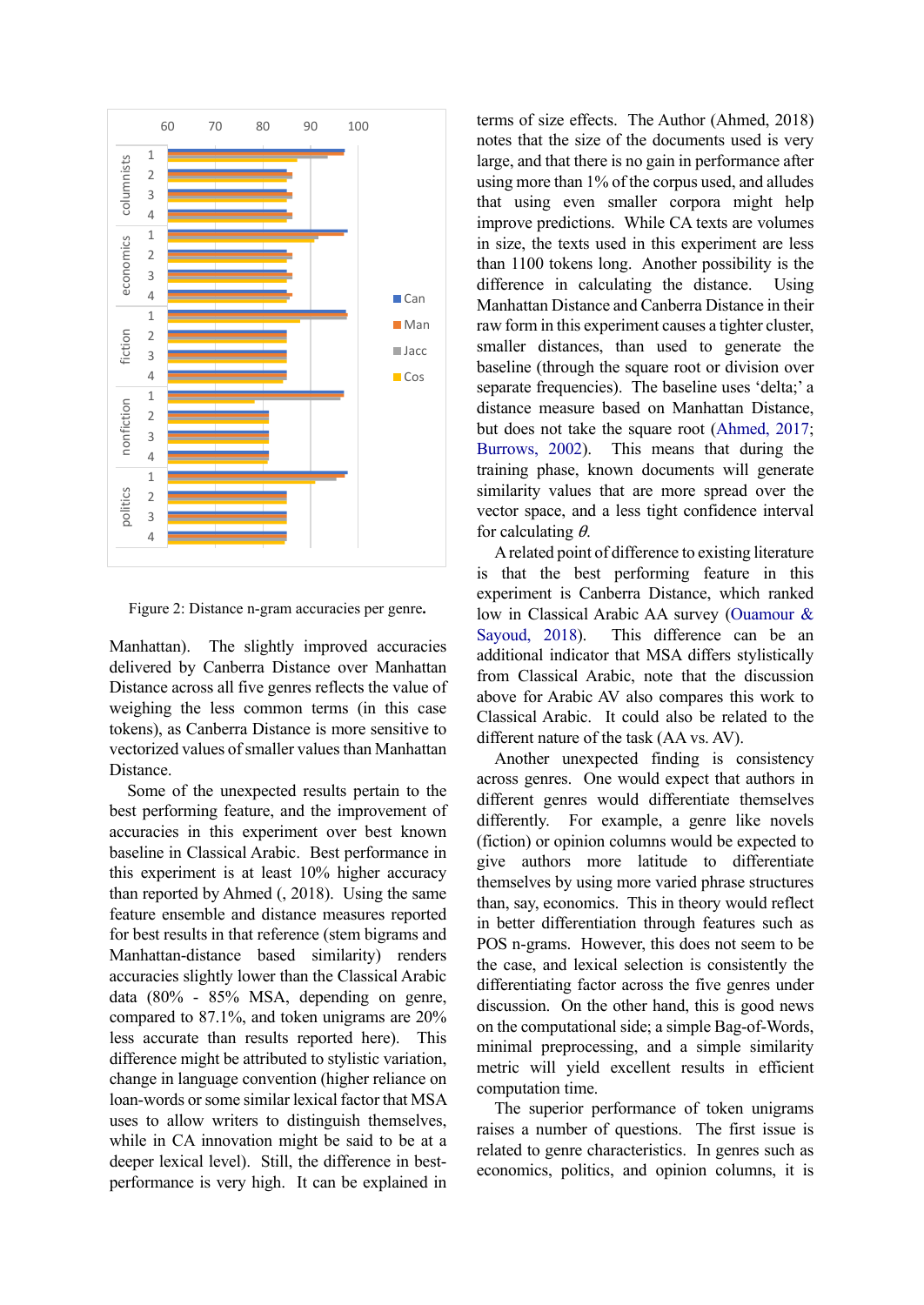likely that texts go to post-editing prior to publication, ant this could affect certain features more than others. If an editor is more likely to change sentence phrasing and grammatical 'errors' than alter word choice, purely lexical features (tokens) would be a better reflection of the author's style than the stylesheet of the publisher. This, however, does not seem to be the case in the current experiment. Token unigrams are also the most effective feature ensemble in fiction and nonfiction, where post-editing is not expected. In opinion columns, the whole corpus is extracted from a single source, potentially reducing or neutralizing any possible effects of post-editing. Token unigrams are still the most effective feature ensemble.

The second question related to the higher performance of token unigrams comes from the nature of feature extraction. POS tags and stem features are extracted using MADAMIRA with standard settings and roots are generated using ISRI. MADAMIRA is reported to have 95.9% accuracy in POS tagging and 96.0% for stemming [\(Pasha et al., 2014\)](#page-7-5) while ISRI reports recall and precision values of less than 48% (Taghva et al., 2005). Whether the development of better morphological analyzers could indeed reveal that the value of token unigrams in AV is overstated is an empirical question that I leave for future research.

# **7 Conclusion**

In this paper I have shown that distance measures that are sensitive to term frequency deliver higher accuracies in AV tasks in MSA across five common genres. I have also shown that a simple BoW technique together with a simple non-negativeevidence algorithm that uses Canberra Distance to determine AV can deliver very high accuracies with minimum pre-processing.

Future research should focus on cross-domain AV. Would the same method and distance measures perform with the same behavior if the training set comes from a domain and the test document from another? The fact that tokens are the key features might affect that outcome. On the other hand, as Canberra Distance is weighted to be more sensitive to less common vectors, it may be likely that domain-specific tokens be not so influential as to affect the AV task. I leave this question to future research.

## **References**

- <span id="page-6-0"></span>Ahmed Abbasi and Hsinchun Chen. 2005a. Applying Authorship Analysis to Arabic Web Content. In Paul Kantor, Gheorghe Muresan, Fred Roberts, DanielD. Zeng, Fei-Yue Wang, Hsinchun Chen, and RalphC. Merkle, editors, *Intelligence and Security Informatics SE - 15*, volume 3495 of *Lecture Notes in Computer Science*, pages 183–197. Springer Berlin Heidelberg.
- <span id="page-6-1"></span>Ahmed Abbasi and Hsinchun Chen. 2005b. Applying authorship analysis to extremist-group Web forum messages. *IEEE Intelligent Systems*, 20(5):67–75.
- <span id="page-6-9"></span>Hossam Ahmed. 2017. Dynamic Similarity Threshold in Authorship Verification: Evidence from Classical Arabic. *Procedia Computer Science*, 117:145–152.
- <span id="page-6-7"></span>Hossam Ahmed. 2018. The Role of Linguistic Feature Categories in Authorship Verification. *Procedia Computer Science*, 142:214–221.
- <span id="page-6-2"></span>Malik H. Altakrori, Benjamin C. M. Fung, Steven H. H. Ding, Abdallah Tubaishat, and Farkhund Iqbal. 2018. Arabic Authorship Attribution: An Extensive Study on Twitter Posts. *ACM Trans. Asian Low-Resour. Lang. Inf. Process*, 18(1):51.
- <span id="page-6-6"></span>Nacer Eddine Benzebouchi, Nabiha Azizi, Monther Aldwairi, and Nadir Farah. 2018. Multi-classifier system for authorship verification task using word embeddings. *2nd International Conference on Natural Language and Speech Processing, ICNLSP 2018*:1–6.
- Steven Bird, Ewan Klein, and Edward Loper. 2009. *Natural language processing with Python: analyzing text with the natural language toolkit*. O'Reilly Media, Inc.
- <span id="page-6-4"></span>John Burrows. 2002. "Delta": a measure of stylistic difference and a guide to likely authorship. *Literary and Linguistic Computing*, 17(3):267– 287.
- <span id="page-6-8"></span>David García-Barrero, Manuel Feria, and Maria Teresa Turell. 2013. Using function words and punctuation marks in Arabic forensic authorship attribution. In Rui Sousa-Silva, Rita Faria, Núria Gavaldà, and Belinda Maia, editors, *Proceedings of the 3rd European Conference of the International Association of Forensic Linguists*, pages 42–56, Porto, Portugal. Faculdade de Letras da Universidade do Porto.
- <span id="page-6-3"></span>Oren Halvani, Christian Winter, and Lukas Graner. 2017. Authorship Verification based on Compression-Models.
- <span id="page-6-5"></span>Oren Halvani, Christian Winter, and Anika Pflug. 2016. Authorship verification for different languages, genres and topics. *Digital Investigation*, 16:S33–S43.